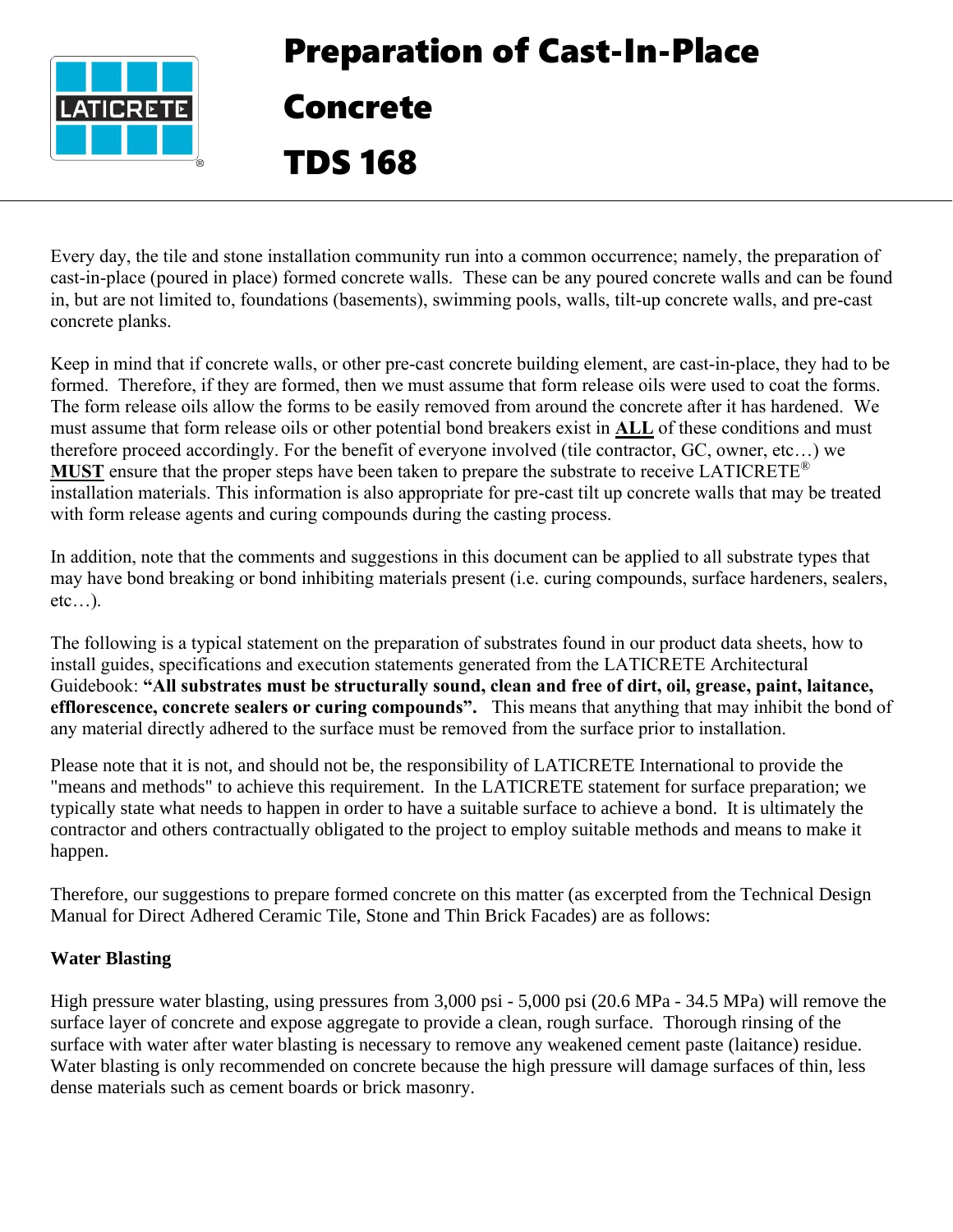# **Mechanical Chipping, Scarifying and Grinding**

For preparation of walls, this method is recommended only when substrate defects and/or contamination exist in isolated areas and require bulk surface removal greater than  $\frac{1}{4}$  (6mm) in depth. Chipping with a pneumatic square tip chisel or grinding with an angle grinder are common techniques.

### **Shot-blasting**

This is a term for a surface preparation method which uses proprietary equipment to bombard the surface of concrete with pressurized steel pellets. The pellets, of varying diameters, are circulated in a closed, selfcontained chamber which also removes the residue in one step. This is the preferred method of substrate preparation when removal of a thin layer of concrete surface is required, especially removal of surface films or existing painted concrete. However, only hand held equipment is currently available for vertical concrete, so preparing large areas with this method is inefficient.

### **Sandblasting/Grit-blasting**

The coatings industry now employs a new generation of cleaner, safer, and less intrusive grit-blasting which employs water soluble low-silica grit materials (sodium bicarbonate). Sandblasting is acceptable if other safer and less intrusive methods of bulk removal are not available.

# **Dustless Blasting**

Dustless blasting utilizes water to moisten dust that is usually created from sand or other blasting media fragmenting when it hits a product's surface. This can be done in a variety of ways from mixing water and sand inside the blast pot to injecting water into the sand at the tip of the blast nozzle. Whichever method is used, it will reduce dust when sandblasting. This method is generally preferred for applications used in conformance to current OSHA regulations

In addition to the above mentioned methods, other methodologies which mechanically abrade contaminants from concrete also exist. After the substrate preparation has been performed, a final cleaning is also necessary. Note the following excerpt from the same technical design manual:

### **Final Surface (Residue) Cleaning**

The final and most important step of substrate preparation is the final cleaning, not only of the residue from contamination and bulk removal processes described above, but also cleaning of loose particles and dust from airborne contamination. It is recommended to use a water pressure washer with a pressure of between 1,000– 3,000 psi (6.9 – 20.6 MPa). The final cleaning is considered the minimum preparation for all substrates. Wall substrate surfaces to receive direct adhered cladding will always be exposed to varying degrees of airborne contaminants, especially normal construction site dust. Therefore, minimum preparation by washing with pressurized water (or standard pressure water and some agitation if pressurized water is not available) is required to eliminate the bond breaking effect of dust films. In some cases, airborne contamination is constant, requiring frequent washing just prior to installation of cement leveling plaster/renders or adhesive mortars. There is no exception from this general rule; and the only variation is the drying time of the substrate prior to application of the adhesive. Building sites located near the sea, deserts, or industrial areas may be subject to airborne salt, sand, or acidic rain/pollution contamination, especially if there is a significant lapse of time between the completion of the substrate work and adhesion of the cladding or cement plaster/render.

Once the concrete surface has been cleaned of any potential bond breaking materials it is required that certain subsurface tolerances must be met to facilitate a tile installation. As stated in both the ANSI standards (ANSI A108.01 2.6.2.2 and TCNA Handbook for Ceramic, Glass, Stone Tile Installation; for thin-bed ceramic tile installations when a cementitious bonding material will be used, including medium bed mortar: maximum